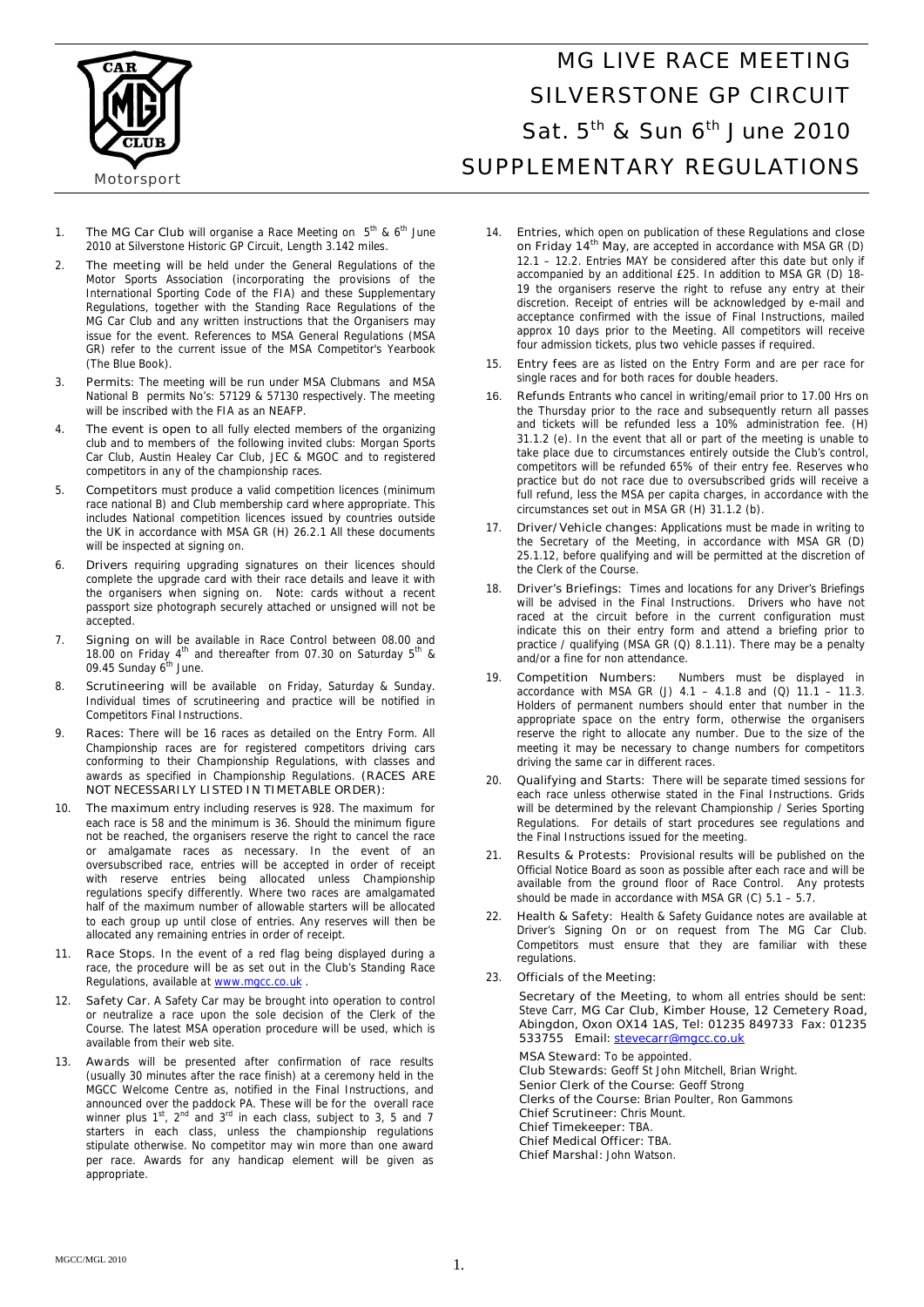

Please return to: The MG Car Club Kimber House Abingdon, Oxon. OX14 1AS Fax: 01235-533755

## MG LIVE - SILVERSTONE 5<sup>th</sup>- 6<sup>th</sup> June 2010

### ENTRY FORM

V2.2

| <b>DRIVER DETAILS</b>                                                                                                           |                                                                   |                                                                                                    |            |                         |                      |         |                    |  |
|---------------------------------------------------------------------------------------------------------------------------------|-------------------------------------------------------------------|----------------------------------------------------------------------------------------------------|------------|-------------------------|----------------------|---------|--------------------|--|
| SPONSOR'S NAME FOR PROGRAMME:<br><b>DRIVERS NAME:</b>                                                                           |                                                                   |                                                                                                    |            |                         |                      |         |                    |  |
| <b>ADDRESS:</b>                                                                                                                 |                                                                   |                                                                                                    |            |                         |                      |         |                    |  |
|                                                                                                                                 |                                                                   |                                                                                                    |            | POST CODE:              |                      |         |                    |  |
|                                                                                                                                 |                                                                   |                                                                                                    |            |                         |                      |         |                    |  |
| TEL: (day)<br>TEL: (eve)<br>Mobile:                                                                                             |                                                                   |                                                                                                    |            |                         |                      |         |                    |  |
| EMAIL:                                                                                                                          |                                                                   |                                                                                                    |            |                         |                      |         |                    |  |
| <b>MSA LICENCE NUMBER:</b>                                                                                                      | <b>ENTRANTS NAME &amp; PERMIT</b><br><b>NUMBER IF NOT DRIVER:</b> |                                                                                                    |            |                         |                      |         |                    |  |
| ELIGIBLE CLUB: (If not MGCC)                                                                                                    | <b>MGCC MEMBERSHIP NO:</b>                                        |                                                                                                    |            |                         | <b>EXPIRY:</b>       |         |                    |  |
| <b>MEMBERSHIP NO:</b>                                                                                                           |                                                                   | HAVE YOU RACED AT THIS CIRCUIT IN IT'S<br><b>CURRENT FORMAT BEFORE?</b>                            |            |                         |                      |         |                    |  |
|                                                                                                                                 |                                                                   |                                                                                                    |            |                         |                      |         |                    |  |
| <b>CAR DETAILS</b><br>COLOUR:                                                                                                   |                                                                   |                                                                                                    |            |                         |                      |         |                    |  |
| CC:<br>CAR MAKE, MODEL, TYPE:                                                                                                   |                                                                   |                                                                                                    |            |                         |                      |         |                    |  |
| YEAR:<br><b>CYLINDERS:</b>                                                                                                      |                                                                   |                                                                                                    |            | S'CHARGED/TURBOCHARGED: |                      |         |                    |  |
| List 1B<br><b>TYRES:</b><br>List 1A                                                                                             | <b>Recognised Race Tyres</b>                                      |                                                                                                    |            |                         |                      |         |                    |  |
| <b>TRANSPONDER NUMBER:</b>                                                                                                      |                                                                   | <b>REGULAR CHAMPIONSHIP CLASS:</b>                                                                 |            |                         |                      | NUMBER: |                    |  |
| <b>RACES ENTRIES</b><br>Please refer to Notes and Provisional Timetable on page 3                                               |                                                                   |                                                                                                    |            |                         | Length               |         | <b>Entry Fee £</b> |  |
| MGCC Drayton Manor Park Metro Cup (DH)                                                                                          |                                                                   |                                                                                                    |            |                         | 20 minutes           |         | £350               |  |
| Lancaster Insurance MGOC Championship (DH)                                                                                      |                                                                   |                                                                                                    |            |                         | 20 minutes           |         | £350               |  |
| Historic British Sports Cars - (See notes & definition of applicable cars on page 3)                                            |                                                                   |                                                                                                    |            |                         | 50 minutes           |         | £475               |  |
| MGCC Moss-Europe BCV8 Championship (DH)                                                                                         |                                                                   |                                                                                                    |            |                         | 20 minutes           |         | £350               |  |
| MGCC Cockshoot Cup (DH)                                                                                                         |                                                                   |                                                                                                    |            |                         | 20 minutes           |         | £350               |  |
| MGCC Race for Kimber Trophy together with MGA's and T-Type's                                                                    |                                                                   |                                                                                                    |            |                         | 20 minutes           |         | £230               |  |
| MGCC MG Trophy Championship (DH)                                                                                                |                                                                   |                                                                                                    |            |                         | 20 minutes           |         | £350               |  |
| MGCC Surveying Devon & Cornwall MG Midget Challenge (DH)                                                                        |                                                                   |                                                                                                    |            |                         | 20 minutes           |         | £350               |  |
| Power Torque Morgan Challenge                                                                                                   |                                                                   |                                                                                                    |            |                         | 30 minutes           |         | £340               |  |
| MGCC Peter Best Insurance Challenge                                                                                             |                                                                   |                                                                                                    |            |                         | 20 minutes           |         | £230               |  |
| MGCC Motoring Classics Thoroughbred Sportscar Championship<br>20 minutes                                                        |                                                                   |                                                                                                    |            |                         |                      | £230    |                    |  |
| Pit stop Race - for one or two drivers                                                                                          |                                                                   | Second driver please tick box:                                                                     |            |                         | 40 minutes           |         | £230               |  |
| Competitors wishing to reserve shared spaces in a pit garage, please indicate number:                                           |                                                                   |                                                                                                    |            |                         | @£30                 |         | £                  |  |
| $E$ 0<br>Testing Fees from page 3                                                                                               |                                                                   | Please add these to total on the right.                                                            |            |                         | <b>TOTAL TO PAY:</b> |         | £                  |  |
|                                                                                                                                 |                                                                   |                                                                                                    |            |                         |                      |         |                    |  |
|                                                                                                                                 |                                                                   | <b>PAYMENT DETAILS</b>                                                                             |            |                         |                      |         |                    |  |
| I AM SENDING A CHEQUE                                                                                                           |                                                                   | PLEASE CHARGE MY CREDIT/DEBIT CARD WITH THE AMOUNT SHOWN ABOVE                                     |            |                         |                      |         |                    |  |
| Please tick if this is an AMEX card<br>Note: Diners Club not accepted.                                                          |                                                                   |                                                                                                    |            |                         |                      |         |                    |  |
| Valid From:<br><b>Expiry Date:</b>                                                                                              |                                                                   | Switch Issue No.                                                                                   |            |                         | <b>Security Code</b> |         |                    |  |
| CARD NUMBER: If cardholder is not the driver, please enter their full name and address below - required for security.           |                                                                   |                                                                                                    |            |                         |                      |         |                    |  |
| Switch                                                                                                                          |                                                                   |                                                                                                    |            |                         |                      |         |                    |  |
| $\qquad \qquad =$<br>Maestro<br>Cardholder:                                                                                     |                                                                   |                                                                                                    |            |                         |                      |         |                    |  |
| Second driver details:                                                                                                          |                                                                   |                                                                                                    |            |                         |                      |         |                    |  |
|                                                                                                                                 |                                                                   |                                                                                                    |            |                         |                      |         |                    |  |
| NAME & ADDRESS OF RELATIVE OR FRIEND TO BE NOTIFIED IN CASE OF A SERIOUS ACCIDENT<br>NAME:<br><b>RELATIONSHIP:</b><br>TEL. NOS: |                                                                   |                                                                                                    |            |                         |                      |         |                    |  |
| <b>ADDRESS:</b>                                                                                                                 |                                                                   |                                                                                                    | POST CODE: |                         |                      |         |                    |  |
|                                                                                                                                 |                                                                   |                                                                                                    |            |                         |                      |         |                    |  |
| <b>Electronic Submission:</b>                                                                                                   |                                                                   | It is not possible to save a copy of your completed form, so please print a copy for your records: |            |                         |                      |         |                    |  |
| <b>PRINT</b><br>Click here to submit entry to MGCC:<br>Click here to print a copy:<br><b>SUBMIT</b>                             |                                                                   |                                                                                                    |            |                         |                      |         |                    |  |